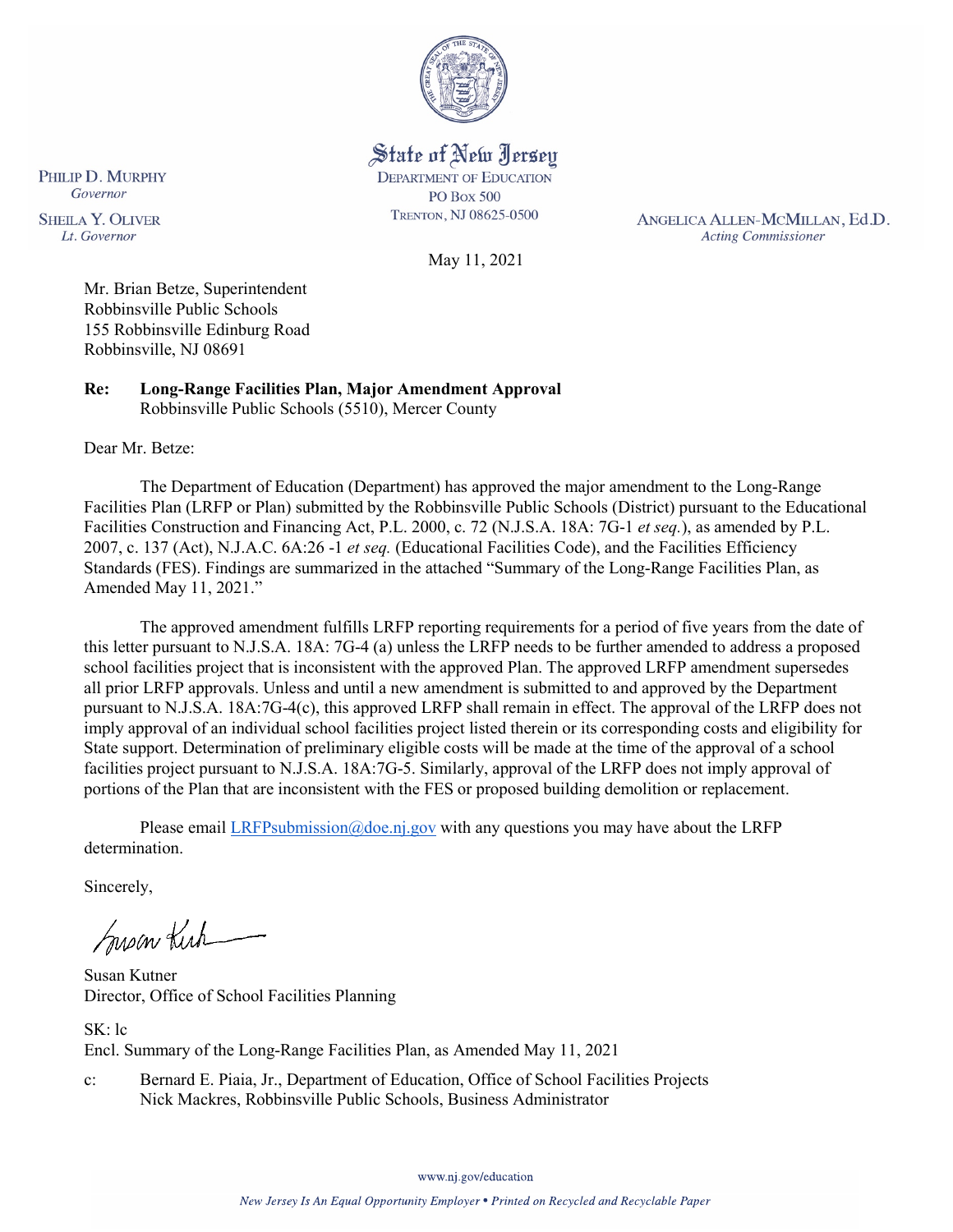# **Robbinsville Public Schools (5510) Summary of the Long-Range Facilities Plan, as Amended May 11, 2021**

The Department of Education (Department) has completed its review of the major amendment to the Long-Range Facilities Plan (LRFP or Plan) submitted by the Robbinsville Public Schools (District) pursuant to the Educational Facilities Construction and Financing Act, P.L. 2000, c. 72 (N.J.S.A. 18A: 7G-1 *et seq.*), as amended by P.L. 2007, c. 137 (Act), N.J.A.C. 6A:26-1 et seq. (Educational Facilities Code), and the Facilities Efficiency Standards (FES).

The following provides a summary of the District's approved amended LRFP. The summary is based on the standards set forth in the Act, the Educational Facilities Code, the FES, District-reported information in the Department's LRFP reporting system, and supporting documentation. The referenced reports in *italic* text are standard reports available on the Department's LRFP website.

#### **1. Inventory Overview**

The District is classified as a Regular Operating District (ROD) for funding purposes. It provides services for students in grades PK-12.

The District identified existing and proposed schools, sites, buildings, rooms, and site amenities in its LRFP. Table 1 lists the number of existing and proposed district schools, sites, and buildings. Detailed information can be found in the *School Asset Inventory Report* and the *Site Asset Inventory Report.*

**As directed by the Department, school facilities projects that have received initial approval by the Department and have been approved by the voters, if applicable, are represented as "existing" in the LRFP.** Approved projects that include new construction and/or the reconfiguration/reassignment of existing program space are as follows: n/a.

| Category                                     | <b>Existing</b> | <b>Proposed</b> |
|----------------------------------------------|-----------------|-----------------|
| Number of Schools (assigned DOE school code) |                 |                 |
| Number of School Buildings <sup>1</sup>      |                 |                 |
| Number of Non-School Buildings <sup>2</sup>  |                 |                 |
| Number of Vacant Buildings                   |                 |                 |
| Number of Sites                              |                 |                 |

#### **Table 1: Number of Schools, School Buildings, and Sites**

Based on the existing facilities inventory submitted by the District:

- Schools using leased buildings (short or long-term):  $n/a$
- Schools using temporary classroom units (TCUs), excluding TCUs supporting construction: n/a
- Vacant/unassigned school buildings:  $n/a$

 $\overline{a}$ 

<span id="page-1-1"></span><span id="page-1-0"></span>*<sup>1</sup>* Includes district-owned buildings and long-term leases serving students in district-operated programs

<sup>&</sup>lt;sup>2</sup> Includes occupied district-owned buildings not associated with a school, such as administrative buildings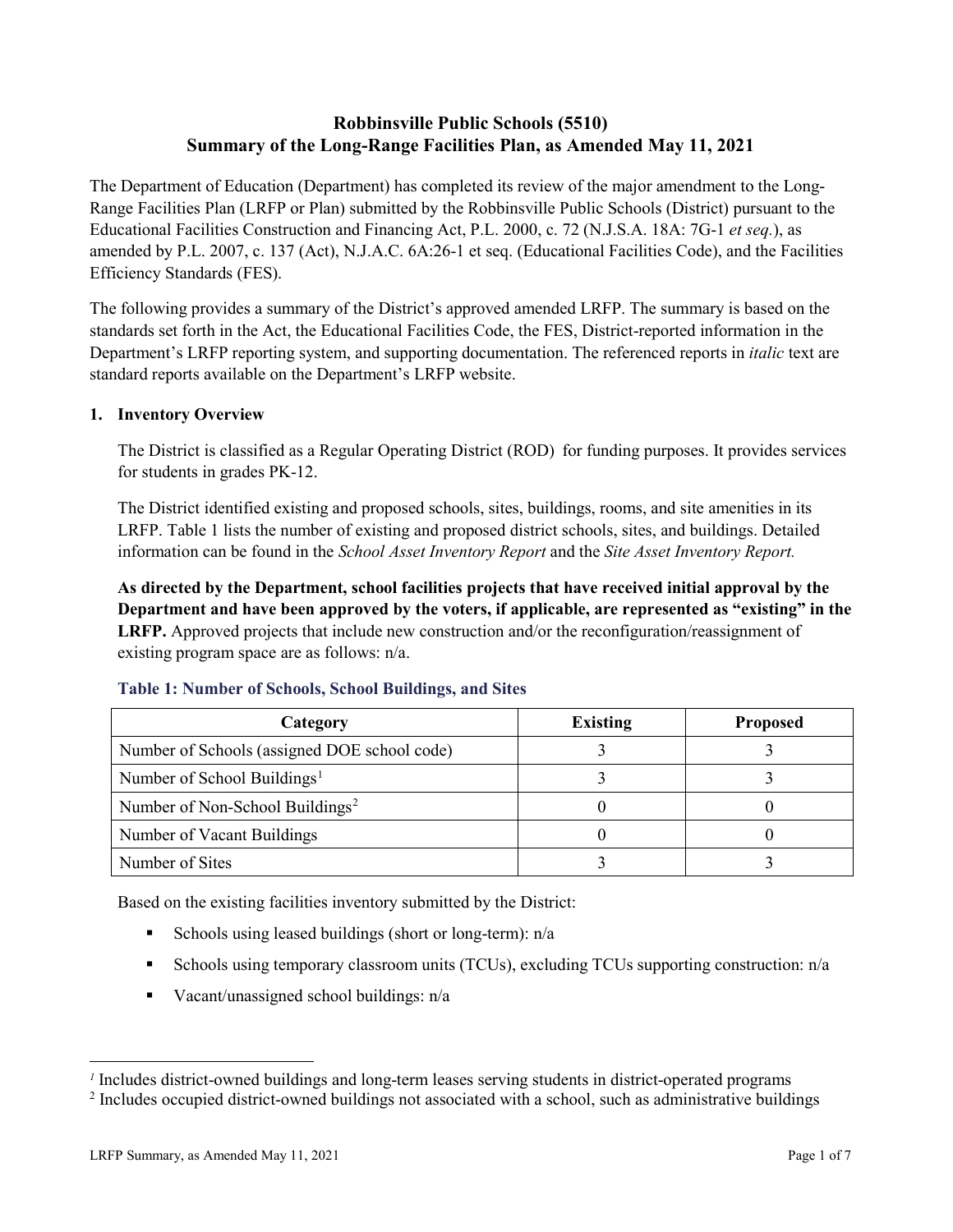Findings:

The Department has determined that the proposed inventory is adequate for approval of the District's LRFP amendment. However, the LRFP determination does not imply approval of an individual school facilities project listed within the LRFP; the District must submit individual project applications for project approval.

# **2. District Enrollments**

The District determined the number of students, or "proposed enrollments," to be accommodated for LRFP planning purposes on a district-wide basis and in each school.

The Department minimally requires the submission of a standard cohort-survival projection using historic enrollment data from the Application for School State Aid (ASSA) or NJ Smart. The cohort-survival method projection method forecasts future students based upon the survival of the existing student population as it moves from grade to grade. A survival ratio of less than 1.00 indicates a loss of students, while a survival ratio of more than 1.00 indicates the class size is increasing. For example, if a survival ratio tracking first to second grade is computed to be 1.05, the grade size is increasing by 5% from one year to the next. The cohort-survival projection methodology works well for communities with stable demographic conditions. Atypical events impacting housing or enrollments, such as an economic downturn that halts new housing construction or the opening of a charter or private school, typically makes a cohort-survival projection less reliable.

#### **Proposed enrollments are based on a standard cohort-survival enrollment projection.**

Adequate supporting documentation was submitted to the Department to justify the proposed enrollments. Table 2 provides a comparison of existing and projected enrollments. All totals include special education students.

|                              | <b>Existing Enrollments</b> | <b>District Proposed Enrollments</b> |
|------------------------------|-----------------------------|--------------------------------------|
| <b>Grades</b>                | 2019-2020                   | 2024-25                              |
| PK (excl. private providers) | 38                          | 42                                   |
| Grades K to 5                | 1,238                       | 1,182                                |
| Grades 6 to 8                | 806                         | 769                                  |
| Grades 9 to 12               | 1,052                       | 1,145                                |
| <b>Totals PK to 12</b>       | 3,134                       | 3,138                                |

# **Table 2: Enrollments**

Findings:

The Department has determined the District's proposed enrollments to be acceptable for approval of the District's LRFP amendment. The Department will require a current enrollment projection at the time an application for a school facilities project is submitted incorporating the District's most recent enrollments in order to verify that the LRFP's planned capacity is appropriate for the updated enrollments.

# **3. District Practices Capacity**

Based on information provided in the room inventories, District Practices Capacity was calculated for each school building to determine whether adequate capacity is proposed for the projected enrollments based on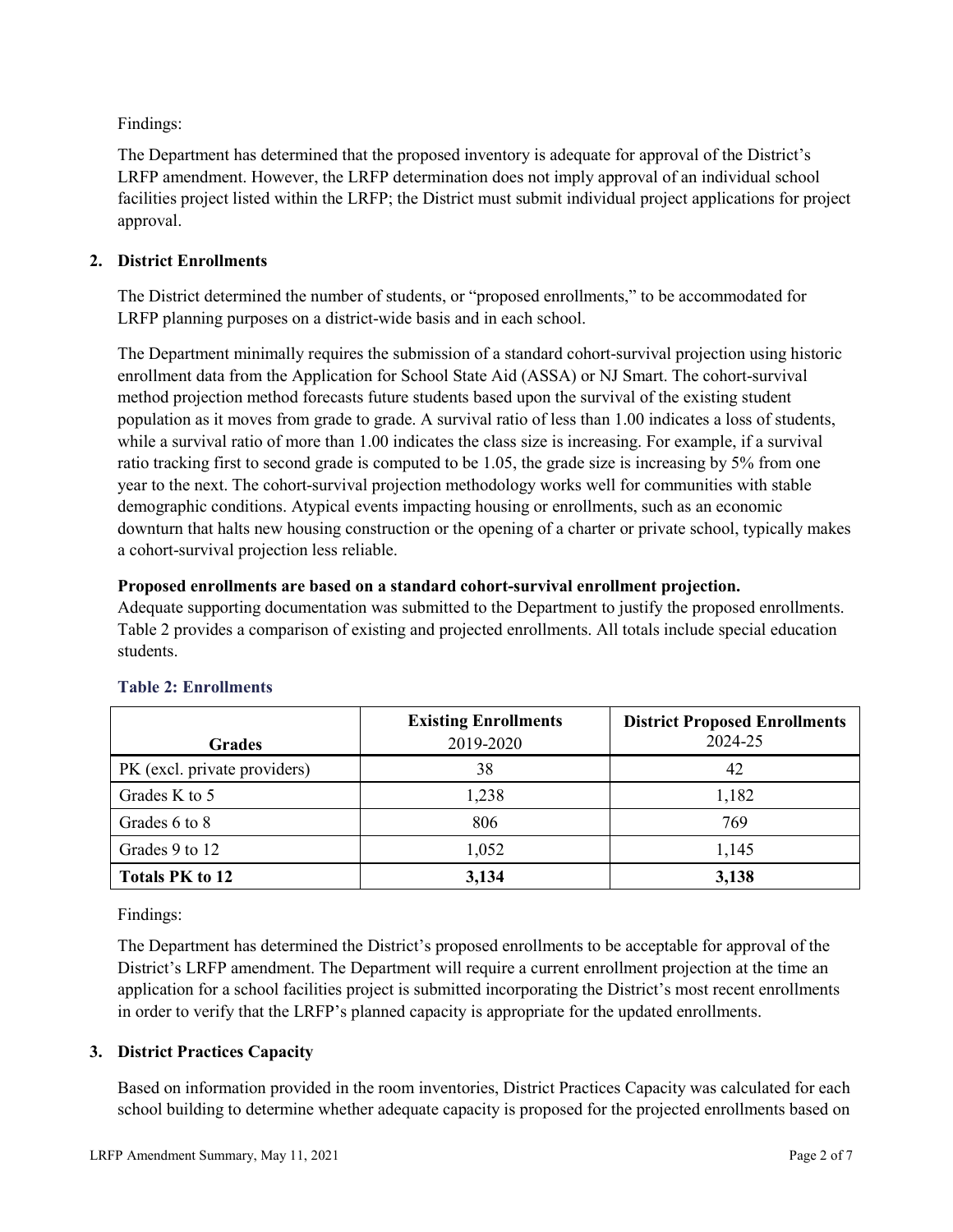district scheduling and class size practices. The capacity totals assume instructional buildings can be fully utilized regardless of school sending areas, transportation, and other operational issues. The calculations only consider district-owned buildings and long-term leases; short term leases and temporary buildings are excluded. **A capacity utilization factor of 90% for classrooms serving grades K-8 and 85% for classrooms serving grades 9-12 is applied in accordance with the FES.** No capacity utilization factor is applied to preschool classrooms.

In certain cases, districts may achieve adequate District Practices Capacity to accommodate enrollments but provide inadequate square feet per student in accordance with the FES, resulting in educational adequacy issues and "Unhoused Students." Unhoused students are considered in the "Functional Capacity" calculations used to determine potential State support for school facilities projects and are analyzed in Section 4.

Table 3 provides a summary of proposed enrollments and existing and proposed District-wide capacities. Detailed information can be found in the LRFP website reports titled *FES and District Practices Capacity Report, Existing Rooms Inventory Report, and Proposed Rooms Inventory Report.*

| <b>Grades</b>              | <b>Proposed</b><br><b>Enrollments</b> | <b>Existing</b><br><b>District</b><br><b>Practices</b><br>Capacity | <b>Existing</b><br>Deviation* | <b>Proposed</b><br><b>District</b><br><b>Practices</b><br>Capacity | <b>Proposed</b><br>Deviation* |
|----------------------------|---------------------------------------|--------------------------------------------------------------------|-------------------------------|--------------------------------------------------------------------|-------------------------------|
| Elementary ( $PK$ to 5)    | 1,224                                 | 1,546.61                                                           | 322.61                        | 1,331.46                                                           | 107.49                        |
| Middle $(6 \text{ to } 8)$ | 769                                   | 660.31                                                             | $-108.69$                     | 890.29                                                             | 121.29                        |
| High $(9 \text{ to } 12)$  | 1,145                                 | 1,179.80                                                           | 34.80                         | 1,179.80                                                           | 34.80                         |
| <b>District Totals</b>     | 3,138                                 | 3,386.72                                                           | 248.72                        | 3,401.55                                                           | 263.58                        |

# **Table 3: District Practices Capacity Analysis**

*\* Positive numbers signify surplus capacity; negative numbers signify inadequate capacity. Negative values for District Practices capacity are acceptable for approval if proposed enrollments do not exceed 100% capacity utilization.*

Considerations:

- Based on the proposed enrollments and existing room inventories, the District is projected to have inadequate capacity for the following grade groups, assuming all school buildings can be fully utilized: 6-8
- Adequate justification has been provided by the District if the proposed capacity for a school significantly deviates from the proposed enrollments. Generally, surplus capacity is acceptable for LRFP approval if additional capacity is not proposed through new construction.

# Findings:

The Department has determined that proposed District capacity, in accordance with the proposed enrollments, is adequate for approval of the District's LRFP amendment. The Department will require a current enrollment projection at the time an application for a school facilities project is submitted, incorporating the District's most recent Fall Enrollment Report, in order to verify that the LRFP's planned capacity meets the District's updated enrollments.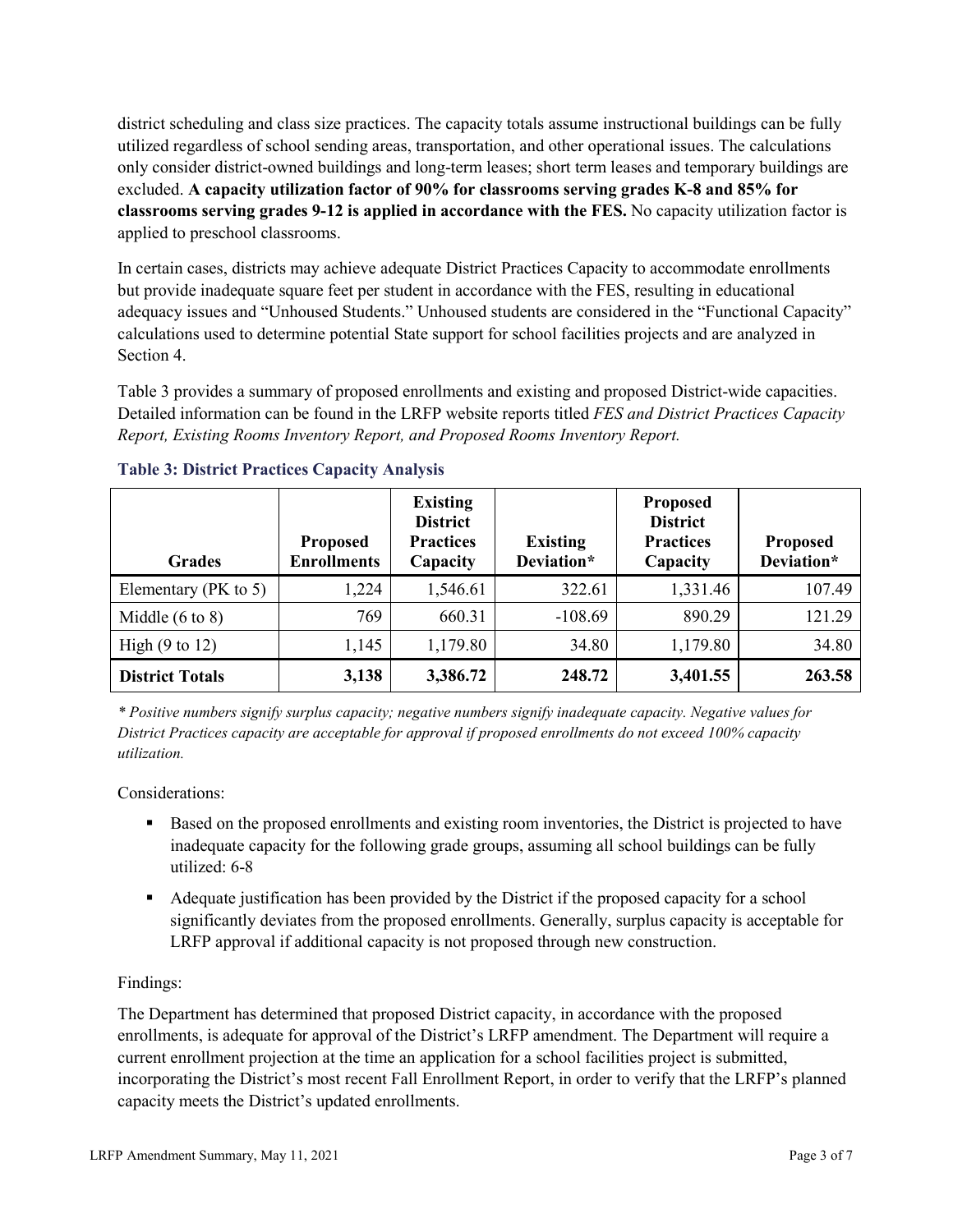# **4. New Construction Funding Eligibility**

*Functional Capacity* was calculated and compared to the proposed enrollments to provide a **preliminary estimate** of Unhoused Students and new construction funding eligibility. **A final determination will be made at the time of project application approval.**

*Functional Capacity* is the adjusted gross square footage of a school building *(total gross square feet minus excluded space)* divided by the minimum area allowance per full-time equivalent student for the grade level contained therein. *Unhoused Students* is the number of students projected to be enrolled in the District that exceeds the Functional Capacity of the District's schools pursuant to N.J.A.C. 6A:26-2.2(c). *Excluded Square Feet* includes (1) square footage exceeding the FES for any pre-kindergarten, kindergarten, general education, or self-contained special education classroom; (2) grossing factor square footage *(corridors, stairs, mechanical rooms, etc.)* that exceeds the FES allowance, and (3) square feet proposed to be demolished or discontinued from use. Excluded square feet may be revised during the review process for individual school facilities projects.

Table 4 provides a preliminary assessment of the Functional Capacity, Unhoused Students, and Estimated Maximum Approved Area for Unhoused Students for each FES grade group. The calculations exclude temporary facilities and short-term leased buildings. School buildings proposed for whole or partial demolition or reassignment to a non-school use are excluded from the calculations pending project application review. If a building is proposed to be reassigned to a different school, the square footage is applied to the proposed grades after reassignment. Buildings that are not assigned to a school are excluded from the calculations. In addition, only preschool students eligible for state funding (former ECPA students) are included. Detailed information concerning the calculations can be found in the *Functional Capacity and Unhoused Students Report* and the *Excluded Square Footage Report.*

| Category                                     | $PK/K$ to 5 | 6 to 8  | 9 to 12  | <b>Total</b> |
|----------------------------------------------|-------------|---------|----------|--------------|
| Eligible PK /K-12 Proposed Enrollments       | 1,224       | 769     | 1,145    |              |
| FES Area Allowance (SF/student)              | 125.00      | 134.00  | 151.00   |              |
| <b>Prior to Completion of Proposed Work:</b> |             |         |          |              |
| <b>Existing Gross Square Feet</b>            | 136,053     | 101,599 | 198,944  | 436,596      |
| <b>Adjusted Gross Square Feet</b>            | 135,124     | 100,910 | 195,432  | 431,466      |
| <b>Adjusted Functional Capacity</b>          | 1,068.40    | 764.81  | 1,294.25 |              |
| <b>Unhoused Students</b>                     | 117.60      | 4.19    | 0.00     |              |
| Est. Max. Area for Unhoused Students         | 14,700.58   | 561.84  | 0.00     |              |
| <b>After Completion of Proposed Work:</b>    |             |         |          |              |
| Gross Square Feet                            | 136,053     | 101,599 | 198,944  | 436,596      |
| New Gross Square Feet                        | $\theta$    | 0       | $\theta$ | $\theta$     |
| <b>Adjusted Gross Square Feet</b>            | 135,124     | 100,910 | 195,432  | 431,466      |
| <b>Functional Capacity</b>                   | 1,068.40    | 764.81  | 1,294.25 |              |
| Unhoused Students after Construction         | 117.60      | 4.19    | 0.00     |              |
| Est. Max. Area Remaining                     | 14,700.58   | 561.84  | 0.00     |              |

#### **Table 4: Estimated Maximum Approved Area for Unhoused Students**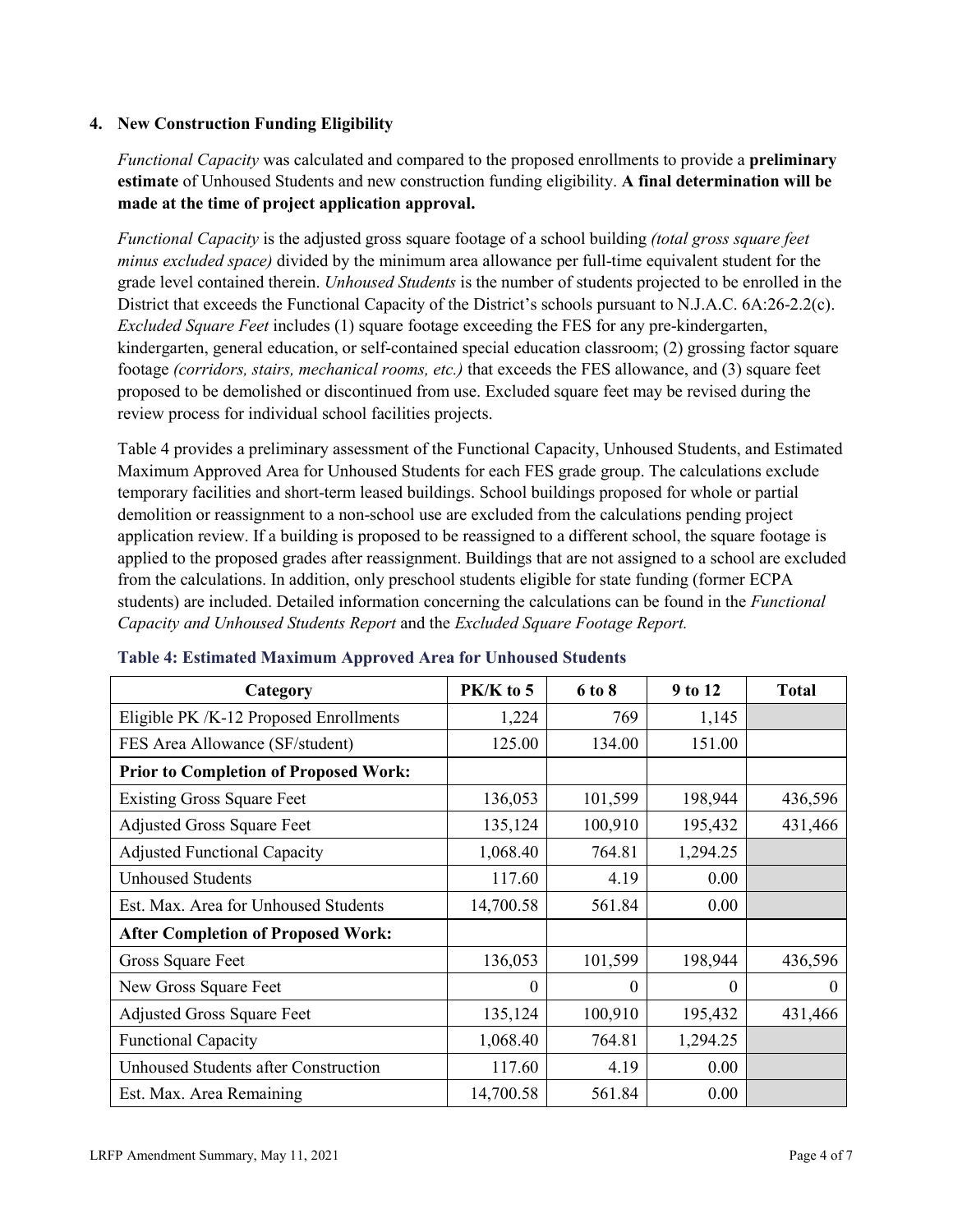Facilities used for non-instructional or non-educational purposes are ineligible for State support under the Act. However, projects for such facilities shall be reviewed by the Department to determine whether they are consistent with the District's LRFP and whether the facility, if it is to house students (full or part time) conforms to educational adequacy requirements. These projects shall conform to all applicable statutes and regulations.

Estimated costs represented in the LRFP by the District are for capital planning purposes only. The estimates are not intended to represent preliminary eligible costs or final eligible costs of approved school facilities projects.

Considerations:

- The District does not have approved projects pending completion, as noted in Section 1, that impact the Functional Capacity calculations.
- **The Functional Capacity calculations** *exclude* square feet proposed for demolition or discontinuation for the following FES grade groups and school buildings pending a feasibility study and project review: n/a .
- **Based on the preliminary assessment, the District has Unhoused Students prior to the completion** of proposed work for the following FES grade groups: PK-5, 6-8.
- New construction is proposed for the following FES grade groups: n/a.
- Proposed new construction exceeds the estimated maximum area allowance for Unhoused Students prior to the completion of the proposed work for the following grade groups: n/a.
- The District, based on the preliminary LRFP assessment, will have Unhoused Students after completion of the proposed LRFP work. If the District is projected to have Unhoused Students, adequate justification has been provided to confirm educational adequacy in accordance with Section 6 of this determination.

# Findings:

Functional Capacity and Unhoused Students calculated in the LRFP are preliminary estimates. Preliminary Eligible Costs (PEC) and Final Eligible Costs (FEC) will be included in the review process for specific school facilities projects. A feasibility study undertaken by the District is required if building demolition or replacement is proposed per N.J.A.C. 6A:26-2.3(b)(10).

# **5. Proposed Work**

The District assessed program space, capacity, and physical plant deficiencies to determine corrective actions. Capital maintenance, or *"system actions,"* address physical plant deficiencies due to operational, building code, and /or life cycle issues. Inventory changes, or *"inventory actions,*" add, alter, or eliminate sites, site amenities, buildings, and/or rooms.

The Act (N.J.S.A. 18A:7G-7b) provides that all school facilities shall be deemed suitable for rehabilitation unless a pre-construction evaluation undertaken by the District demonstrates to the satisfaction of the Commissioner that the structure might pose a risk to the safety of the occupants even after rehabilitation or that rehabilitation is not cost-effective. Pursuant to N.J.A.C. 6A:26-2.3(b)(10), the Commissioner may identify school facilities for which new construction is proposed in lieu of rehabilitation for which it appears from the information presented that new construction is justified, provided, however, that for such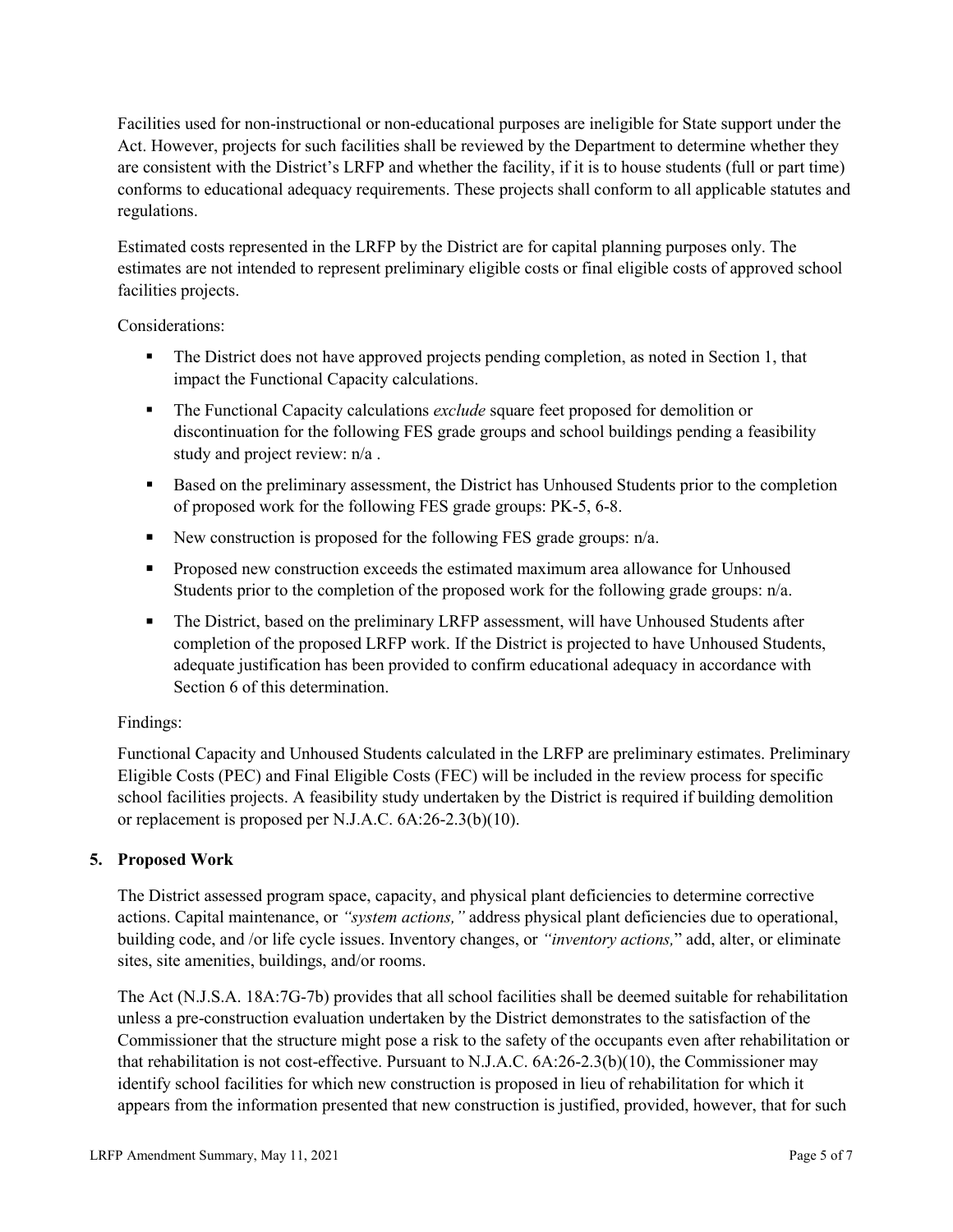school facilities so identified, the District must submit a feasibility study as part of the application for the specific school facilities project. The cost of each proposed building replacement is compared to the cost of additions or rehabilitation required to eliminate health and safety deficiencies and to achieve the District's programmatic model.

Table 5 lists the scope of work proposed for each school based on the building(s) serving their student population. Proposed inventory changes are described in the LRFP website reports titled *"School Asset Inventory Report and "Proposed Room Inventory Report."* Information concerning proposed systems work, or capital maintenance can be found in a supporting document submitted by the District.

With the completion of the proposed work, the following schools are proposed to be eliminated:  $n/a$ ; the following schools are proposed to be added: n/a .

| <b>Proposed Scope of Work</b>                                                                  | <b>Applicable Schools</b>                                   |
|------------------------------------------------------------------------------------------------|-------------------------------------------------------------|
| <b>Renovation only</b> (no new construction)                                                   |                                                             |
| System actions only (no inventory actions)                                                     | n/a                                                         |
| Existing inventory actions only (no systems actions)                                           | n/a                                                         |
| Systems and inventory changes                                                                  | Pond Road MS (040), Robbinsville HS<br>(030), Sharon School |
| <b>New construction</b>                                                                        |                                                             |
| Building addition only (no systems actions)                                                    | n/a                                                         |
| Renovation and building addition (system, existing<br>inventory, and new construction actions) | n/a                                                         |
| New building on existing site                                                                  | n/a                                                         |
| New building on new or expanded site                                                           | n/a                                                         |
| Site and building disposal (in addition to above scopes)                                       |                                                             |
| Partial building demolition                                                                    | n/a                                                         |
| Whole building demolition                                                                      | n/a                                                         |
| Site and building disposal or discontinuation of use                                           | n/a                                                         |

|  | <b>Table 5: School Building Scope of Work</b> |
|--|-----------------------------------------------|
|--|-----------------------------------------------|

Findings:

The Department has determined that the proposed work is adequate for approval of the District's LRFP amendment. However, Department approval of proposed work in the LRFP does not imply the District may proceed with a school facilities project. The District must submit individual project applications with cost estimates for Department project approval. Both school facilities project approval and other capital project review require consistency with the District's approved LRFP.

# **6. Proposed Room Inventories and the Facilities Efficiency Standards**

The District's proposed school buildings were evaluated to assess general educational adequacy in terms of compliance with the FES area allowance pursuant to N.J.A.C. 6A:26-2.2 and 2.3.